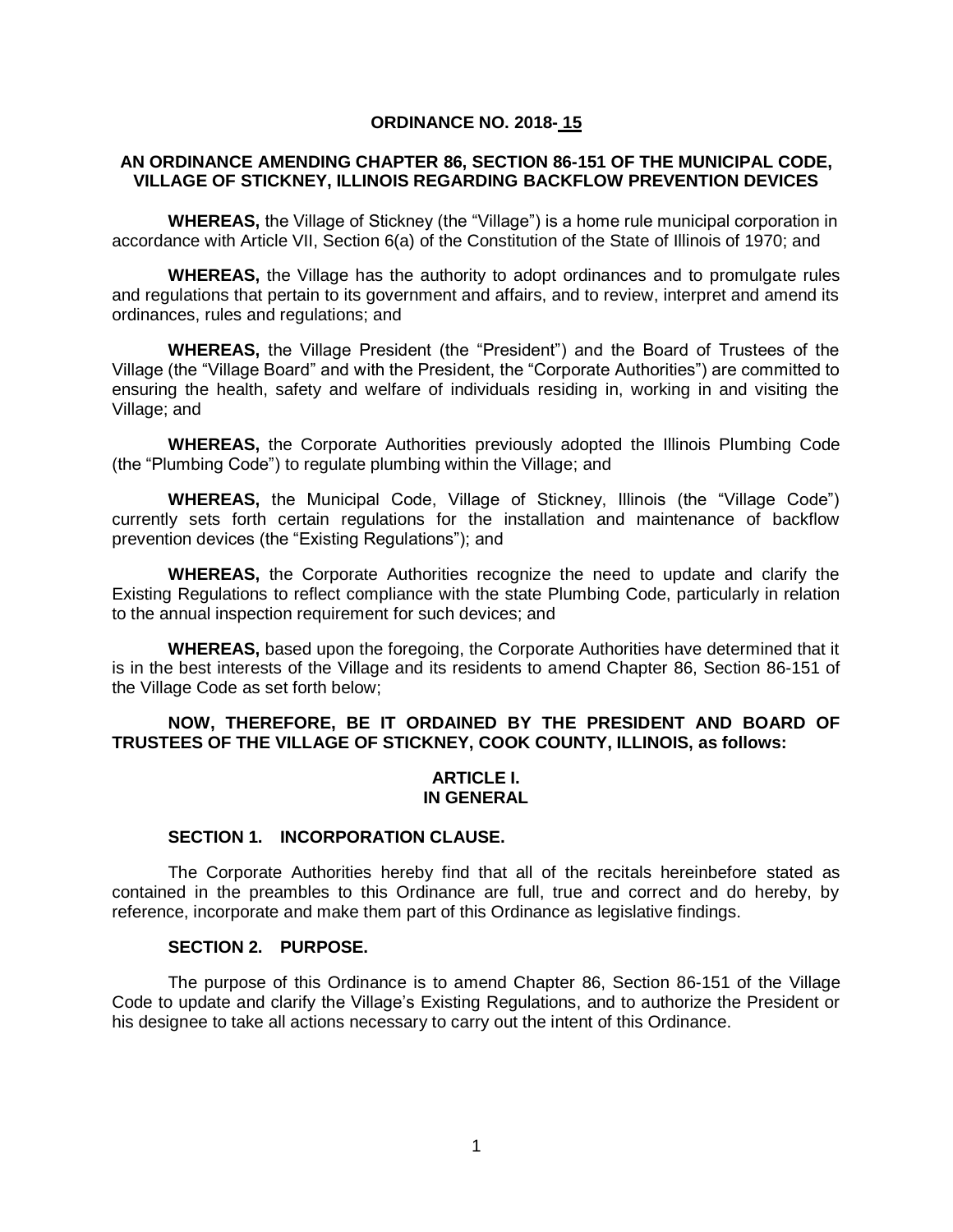# **ARTICLE II. AMENDMENT OF CHAPTER 86, SECTION 86-151 OF THE MUNICIPAL CODE, VILLAGE OF STICKNEY, ILLINOIS**

# **SECTION 3.0 AMENDMENT OF CHAPTER 86, SECTION 86-151.**

That the Village Code is hereby amended, notwithstanding any provision, ordinance, resolution or Village Code section to the contrary, by amending Chapter 86, Section 86-151 as follows:

### **Sec. 86-151. - Compliance with state plumbing code required; annual inspections.**

- (a) All plumbing installed within the village shall be installed in accordance with the Illinois Plumbing Code, 77 Ill. Adm. Code 890. If, in accordance with section 890.1130(c) of the Illinois Plumbing Code, an approved backflow prevention device is necessary for the safety of the public water supply system, the water operator will give notice to the water customer to install such an approved device immediately. The water customer shall, at his own expense, install such an approved device at a location and in a manner in accordance with section 890.1130(f) of the Illinois Plumbing Code, state environmental protection agency and all applicable local regulations, and shall have inspections and tests made of such approved devices upon installation and as required by section 890.1130(b) of the Illinois Plumbing Code, state environmental protection agency and local regulations.
- (b) Backflow prevention devices must be inspected by a licensed and certified plumber on an annual basis in accordance with Section 890.1130(b) of the Illinois Plumbing Code. Annual inspection reports shall be filed with the village or its designee. A reasonable fee may be assessed by the village or its designee for the filing and processing of the annual inspection reports.

(1) *Penalties.*

(i) Failure to file an annual inspection report within sixty (60) days of the mailing of notice from the village shall result in a minimum fine of \$100.00.

(ii) Failure to file an annual inspection report within ninety (90) days of the mailing of notice from the village shall result in an additional minimum fine of \$200.00.

(iii) Failure to file an annual inspection report within one-hundred and twenty (120) days of the mailing of notice from the village shall result in an additional minimum fine of \$300.00.

(iv) If no annual inspection report is filed within one-hundred and twenty (120) days of the mailing of notice from the village, the water account may be discontinued in accordance with Section 86-153.

(v) Water customers and/or property owners shall be jointly and severally liable for any and all fines assessed for the failure to obtain an annual backflow prevention device inspection.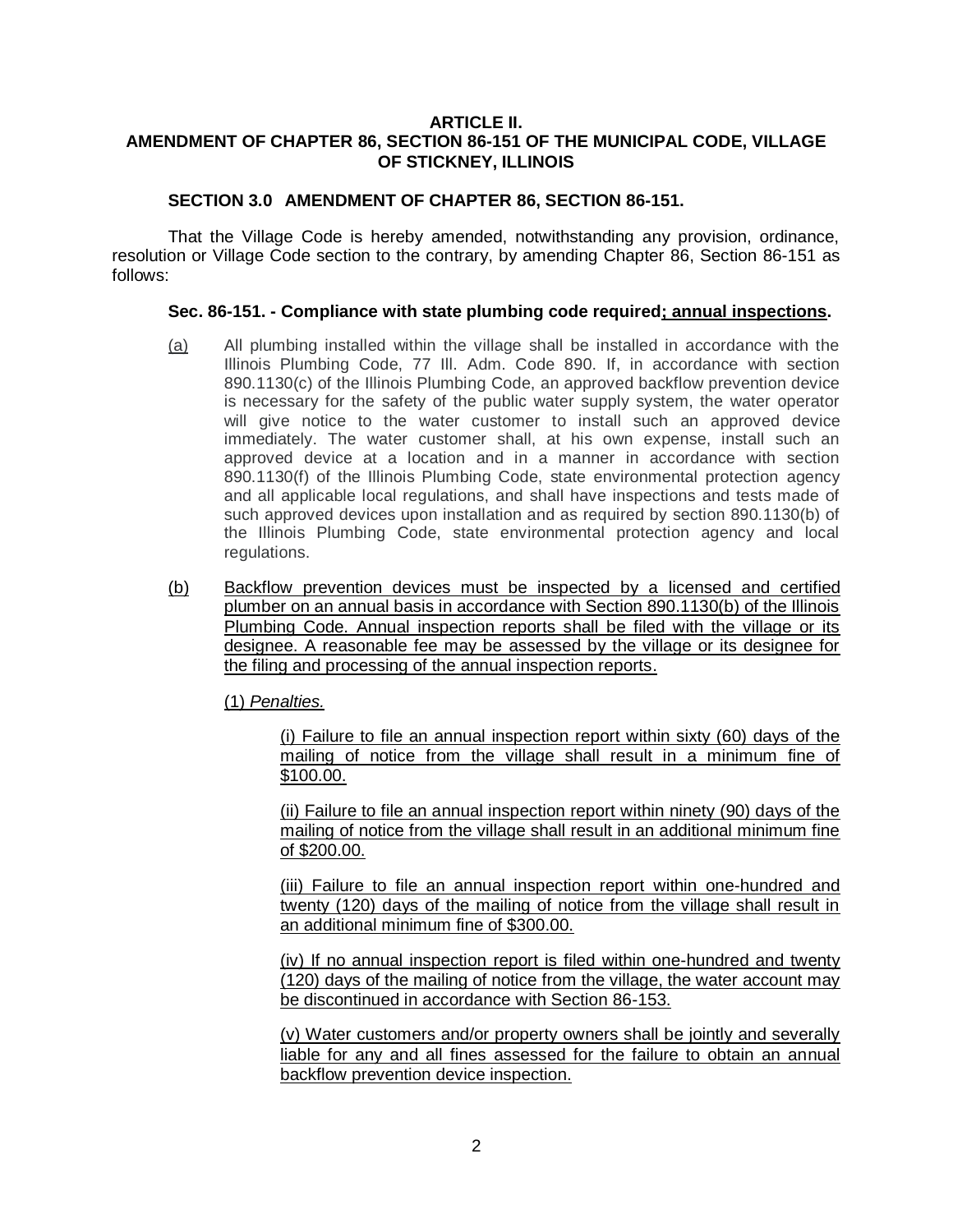#### **SECTION 3.1. OTHER ACTIONS AUTHORIZED.**

The officers, employees and/or agents of the Village shall take all action necessary or reasonably required to carry out, give effect to and consummate the amendments contemplated by this Ordinance and shall take all action necessary in conformity therewith. The officers, employees and/or agents of the Village are specifically authorized and directed to draft and disseminate any and all necessary forms or notices to be utilized in connection with the intent of this Ordinance.

### **ARTICLE III. HEADINGS, SAVINGS CLAUSES, PUBLICATION, EFFECTIVE DATE**

# **SECTION 4. HEADINGS.**

The headings of the articles, sections, paragraphs and subparagraphs of this Ordinance are inserted solely for the convenience of reference and form no substantive part of this Ordinance nor should they be used in any interpretation or construction of any substantive provision of this Ordinance.

# **SECTION 5. SEVERABILITY.**

The provisions of this Ordinance are hereby declared to be severable and should any provision of this Ordinance be determined to be in conflict with any law, statute or regulation by a court of competent jurisdiction, said provision shall be excluded and deemed inoperative, unenforceable and as though not provided for herein and all other provisions shall remain unaffected, unimpaired, valid and in full force and effect.

### **SECTION 6. SUPERSEDER.**

All code provisions, ordinances, resolutions, rules and orders, or parts thereof, in conflict herewith are, to the extent of such conflict, hereby superseded.

### **SECTION 7. PUBLICATION.**

A full, true and complete copy of this Ordinance shall be published in pamphlet form or in a newspaper published and of general circulation within the Village as provided by the Illinois Municipal Code, as amended.

### **SECTION 8. EFFECTIVE DATE.**

This Ordinance shall be effective and in full force ten (10) days after its passage, approval and publication in accordance with Illinois law.

### (REMAINDER OF THIS PAGE INTENTIONALLY LEFT BLANK)